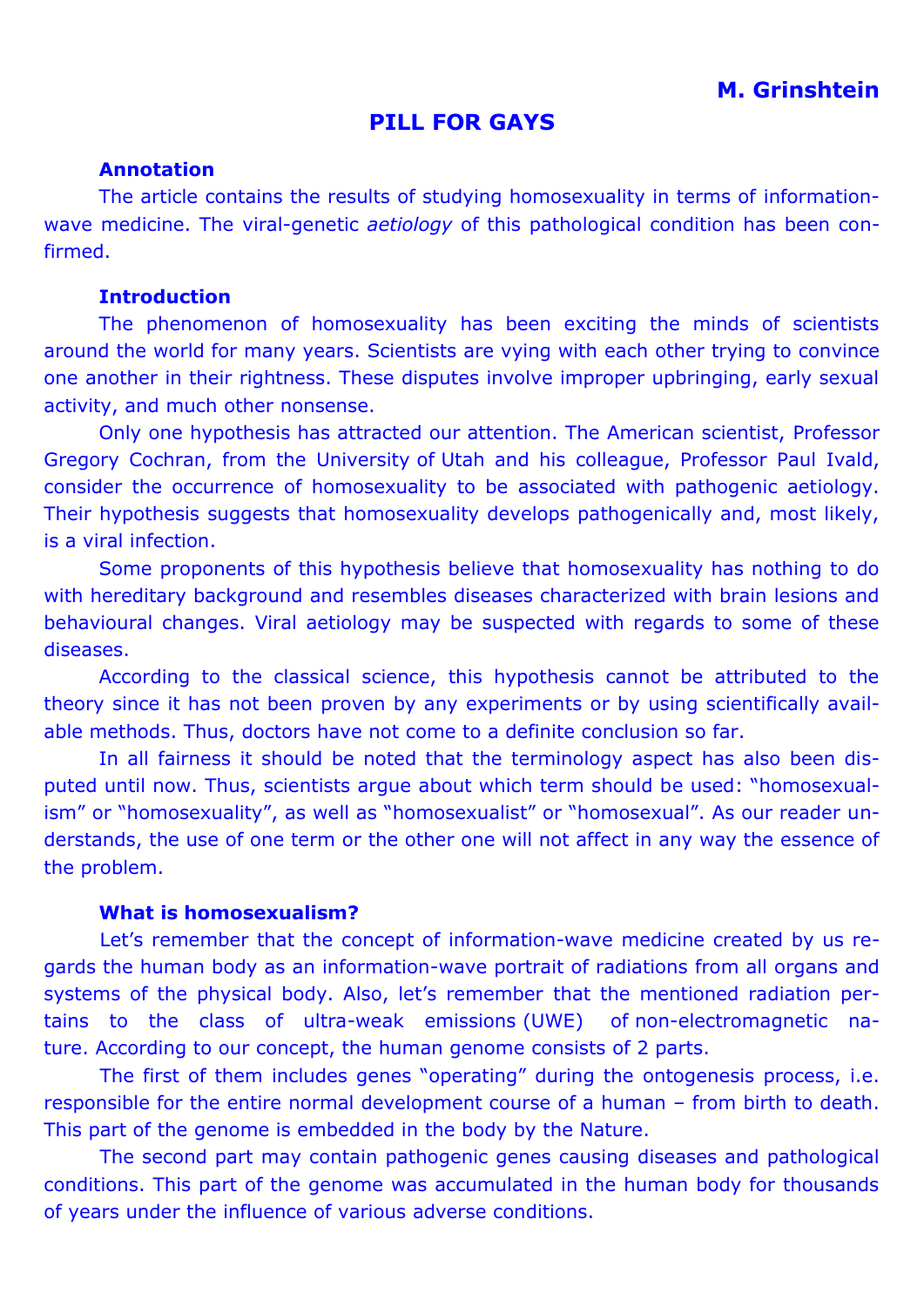We started our research into homosexualism before finding out the above hypothesis. Our approach to tackling this issue was standard, i.e. the same one as we treat any disease in terms of information-wave medicine.

In the outcome, we have come to a conclusion that homosexualism has common symptoms with other diseases of genetic virus aetiology. Such conclusion is proven by the fact that when checking the genomes of homosexualists known to us we detected the respective gene on the maternal and paternal ancestry lines. This enabled us to check the composition of the genetic virus and the location of pathogenic structures on sets of chromosomes.

It turned out that the genetic homosexualism virus contains two known RNAcontaining viruses enclosed in a protein shell. These are the retrovirus and Coxsackievirus.

# *It should be noted that the genetic viruses examined from the perspective of information-wave medicine are not "biological agents", but only a set of information-wave structures. In other words: genetic viruses are informationwave pathogenic structures that cause the same pathological foci in the body that live viruses similar to them by level of radiation.*

The mentioned genetic virus is located on the chromosomes – from the  $1<sup>st</sup>$  to the  $8<sup>th</sup>$ , as well as on the  $46<sup>th</sup>$  and  $47<sup>th</sup>$  chromosomes.

Moreover, it is noteworthy that the last two chromosomes determine the "activeness" of homosexuals, as will be discussed below.

The reader may be surprised with the fact that we mention the  $47<sup>th</sup>$  chromosome, though the normal set of chromosomes includes only 46 chromosomes.

Due to many years of research, we have ascertained that, in a number of cases, the occurrence of pathological foci in the human body causes the appearance of the  $47<sup>th</sup>$ chromosome in the set of chromosomes. After elimination of a pathological focus, the 47<sup>th</sup> chromosome disappears.

We have also found out that the genome of each person contains a gene of sexual attraction – the libido gene. This gene is activated during puberty of a person and determines the person's sexual orientation. It may stay in three conditions characterized with right or left polarization, as well as in a transitional phase. We pointed out that the male sexual field is characterized with right-hand polarization, and the female sexual field – with left hand polarization [2]. In men with heterosexual orientation, the libido gene will always have negative polarization, and in women with the same orientation – positive. A non-conformance of this rule is the sign of homosexuality. That means that homosexual men will always have a positively polarized libido gene, in women it will be negative.

As regards the sexual field, it may change in homosexuals, in contrast to people with heterosexual orientation. As stated above, the presence of the respective genetic virus on the  $46<sup>th</sup>$  and  $47<sup>th</sup>$  chromosomes is characteristic of "active" homosexuals whose sexual field has positive polarization. If the  $46<sup>th</sup>$  chromosome is free, and the  $47<sup>th</sup>$  one is missing, the sexual field of men and women will be negative, which corresponds to passive sexual behavior.